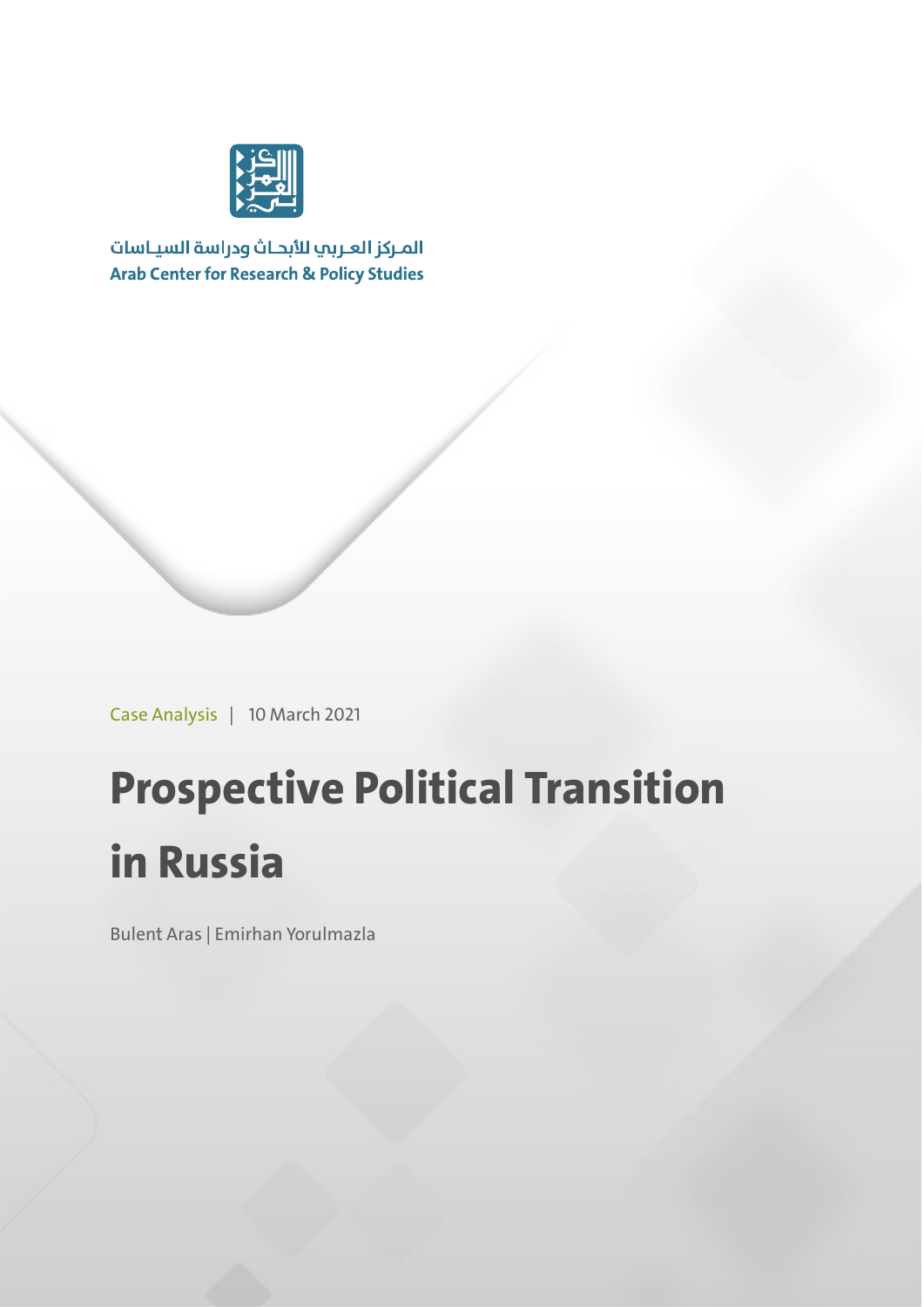#### Prospective Political Transition in Russia:

Series: Case Analysis

10 March 2021

Bulent Aras | Emirhan Yorulmazla

 Bulent Aras is a Senior Expert, Qatar International Academy of Security Studies and Visiting Professor, Qatar Emirhan Yorulmazla is a Fellow, Foreign Policy Institute, SAIS, Johns Hopkins University.

Copyright © 2021 Arab Center for Research and Policy Studies. All Rights Reserved.

The Arab Center for Research and Policy Studies is an independent research institute and think tank for the study of history and social sciences, with particular emphasis on the applied social sciences.

The Center's paramount concern is the advancement of Arab societies and states, their cooperation with one another and issues concerning the Arab nation in general. To that end, it seeks to examine and diagnose the situation in the Arab world - states and communities- to analyze social, economic and cultural policies and to provide political analysis, from an Arab perspective.

The Center publishes in both Arabic and English in order to make its work accessible to both Arab and non-Arab researchers.

The Arab Center for Research and Policy Studies Al-Tarfa Street, Wadi Al Banat Al-Dayaen, Qatar PO Box 10277, Doha +974 4035 4111 www.dohainstitute.org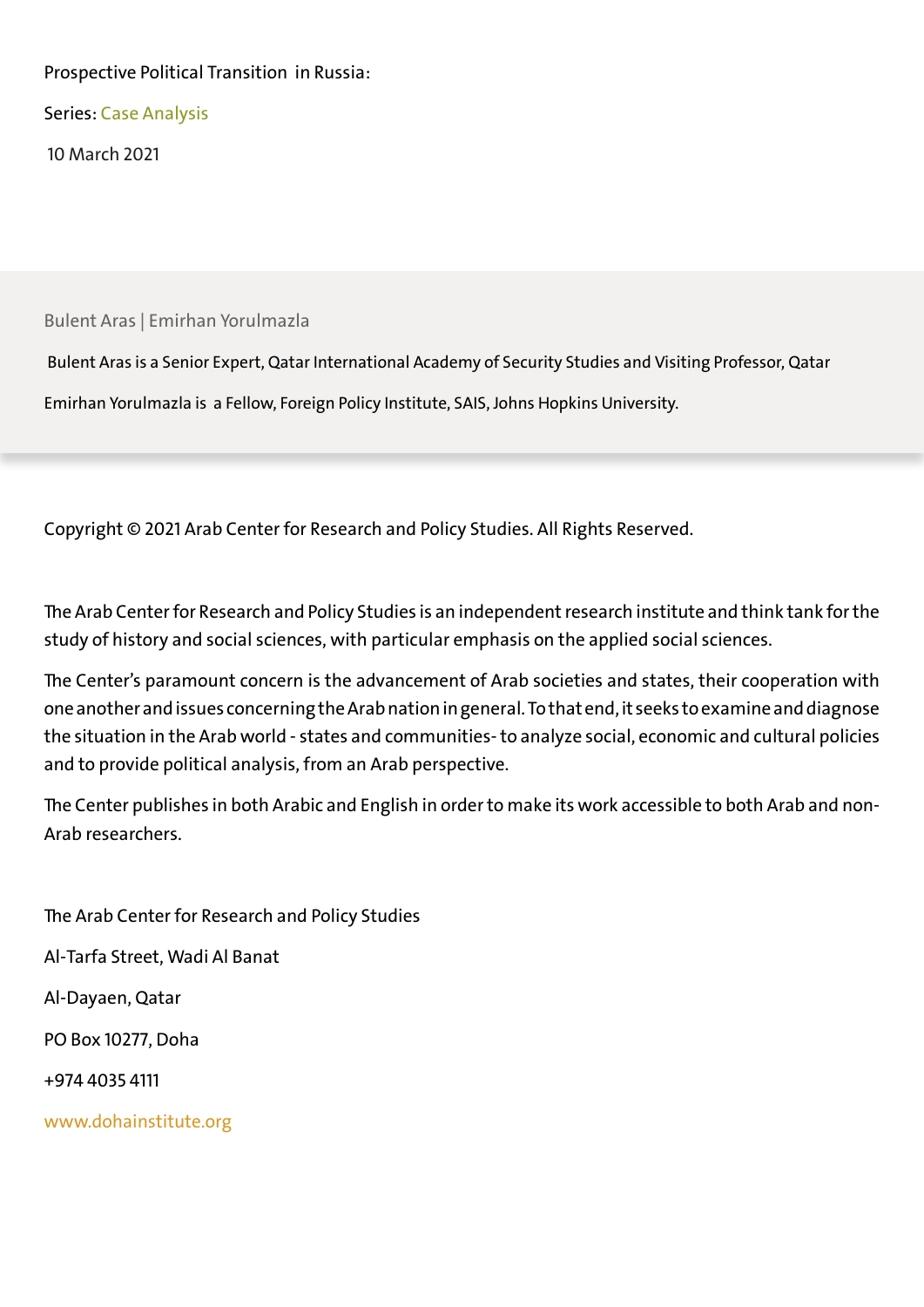# **Table of Contents**

| Scenarios for Power Transition in Russia: Martin Marian Andrew March 1                                       |  |
|--------------------------------------------------------------------------------------------------------------|--|
| 1. Orderly transition within the current regime: All and all and all and all and all and all and 1           |  |
|                                                                                                              |  |
| 3. Collapse of the current regime: The collection of the collection of the collection of the current regime: |  |
| Potential Names for Leadership Succession and a construction of the construction of 3                        |  |
| Current Protests and Putting Putin in Context and a conservation of the 200 million of 3                     |  |
|                                                                                                              |  |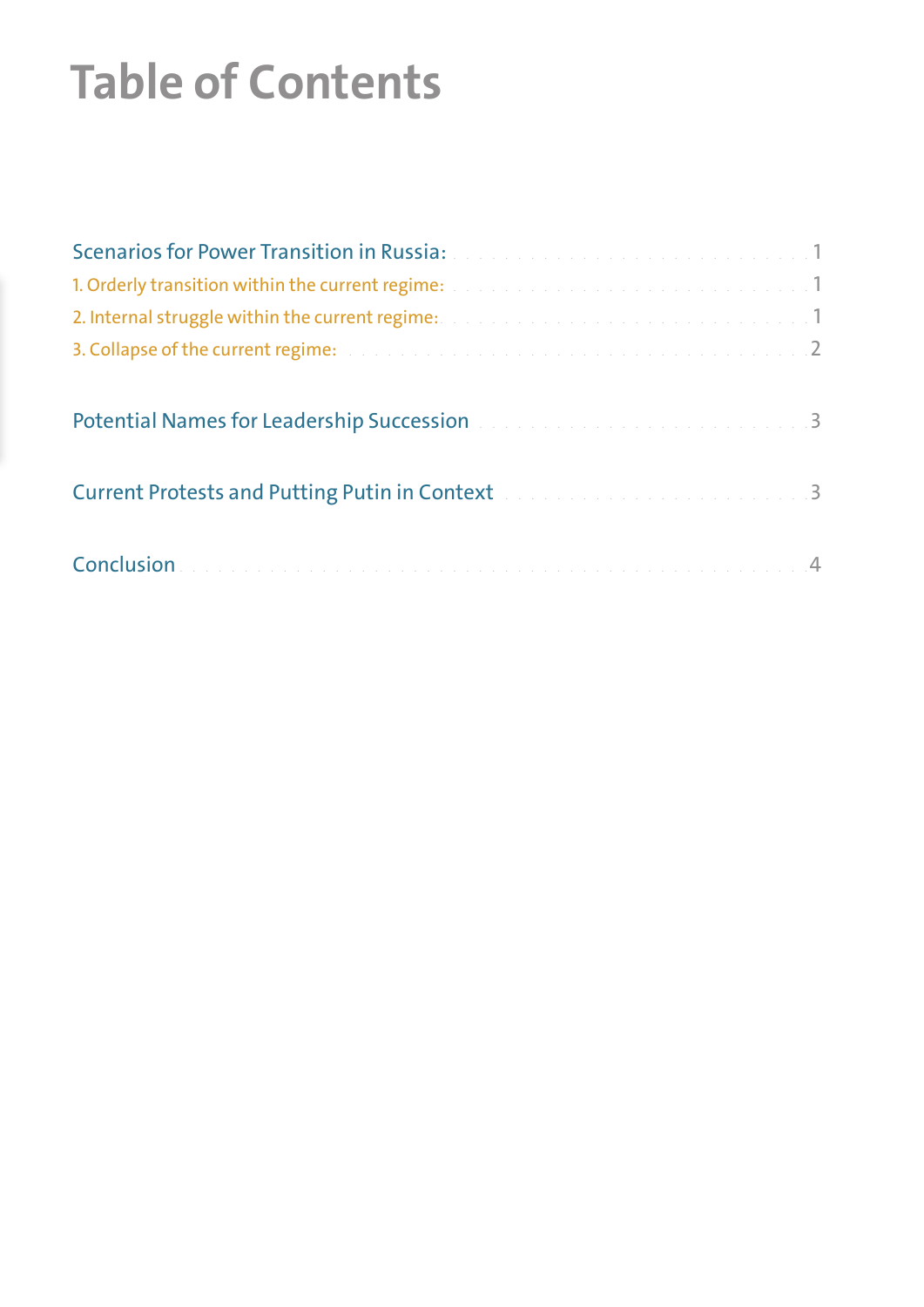The constitutional changes enforced by Vladimir Putin in January 2020 underscored his unwillingness to retire anytime soon. Moreover, in January 2020, he replaced Prime Minister Medvedev with Mikhail Mishustin, a technocratic figure with limited weight in the establishment. Put to the vote on 25 June and 1 July, the constitutional amendments provide for the possibility to extend Putin's tenure until 2036 and expand the powers of the State Council, a body that might allow him to lead the government without getting bogged down in daily politics. In any case, the 68-year-old President of the Russian Federation implicitly justified this change with reference to the need to ensure stability in government. He and the power centers that rally around him might as well use that time frame to groom his successor/ succession model. In any case, Putin is determined to remain in power until he has confidently shaped the future of Russia.

## Scenarios for Power Transition in Russia:

### 1. Orderly transition within the current regime:

With the new changes, Putin can stay in power until 2036 dependent upon his political choice. The best case scenario for the Russian President (and the security establishment that support him, called *Siloviki*) would be to use that time frame to groom his successor, averting the time constraints of the 2024 elections. Putin might also prefer to assume another post (as the President of the recently empowered State Council), leaving the relegated presidency to a trusted proxy. The successor will most likely be picked up among the inner circle (Federal Security Service (FSB)) or someone with its approval, who will remain loyal to the group and ensure the immunity of Putin and his family beyond retirement. As such, it follows the steps of the Kazakh transition.

Since Putin values orderly and sustainable transition, he might prefer a long-term president, which suggests that a younger and "energetic" figure might prevail. But since his inner circle are all in their sixties, Putin might opt for someone from the new generation of actors with ties to the security services, who could also help rebrand the regime.

A more calculated approach to succession might be to engineer a successor in such a way that a new equilibrium, which will preserve the balance between rival groups within the elite, will be sought to minimize possible infighting. As such, the selected personality will have to rise up to the challenging task of balancing conflicting interests among rival groups as a seemingly untouchable leader, which has been the hallmark of Putin's more than two-decade rule. The extant dynamics would thus require the new candidate to receive the approval of other groups within the security establishment and associated oligarchs.

### 2. Internal struggle within the current regime:

If Putin cannot manage this process due to unforeseen developments, such as his health (around which there is serious speculation), the establishment might move to dictate the next president. The key question is which power centers would shape the succession process. During Putin's accession to power, oligarchs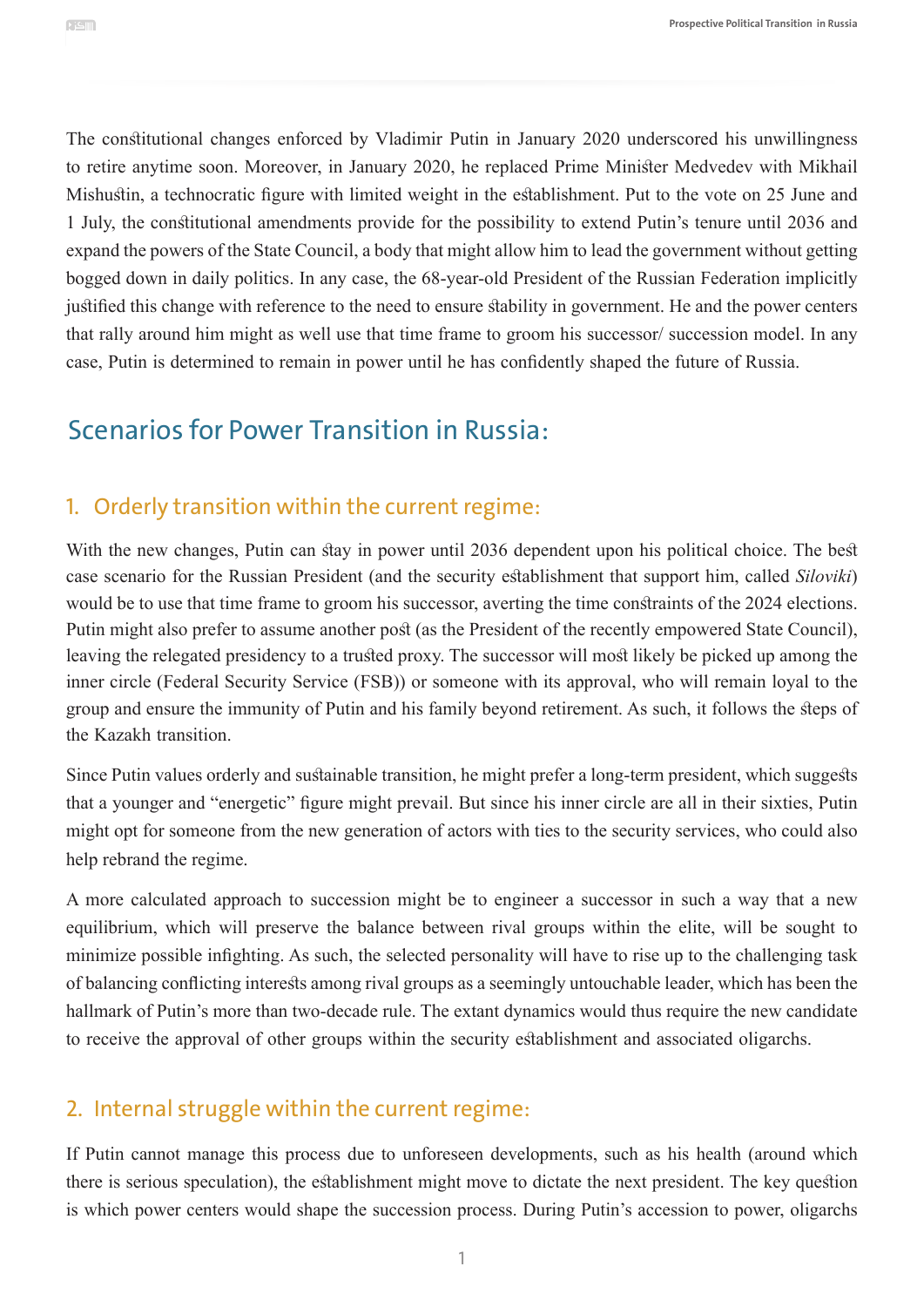played a key role. However, Putin was able to tame their hold onto power. Today, security-intelligence, bureaucracy and the military play a larger role in the establishment, which is still kept under control by the Russian President. That old guard within the establishment is highly likely to preserve the current regime, a security state with limited private – not civil – rights for the general public. The security apparatus and societal control mechanisms appear equipped to handle such eventualities, even if their overconfidence might fail against the typical soft bellies in Russian history, namely the impoverishment of the lower classes and exhaustion of Russian ability to control its geopolitical periphery. Therefore, the security elites are likely to opt for managing the transition as an intra-elite compromise and strive to keep the society under check.

In either scenario, the successor will need an aura of legitimacy and consequently popularity. Indeed, this would be the weakest link of a Putin-designed succession. First, as Putin's demeanour and ruling style has ruled out any standing second man, one will thus have to be constructed before the public eyes. Second, Putin does not symbolise the decline of Russia. Rather he built up his charisma upon his ability to overcome the humiliation of post-Soviet era. Thus, his successor would more likely be a follower, who could have hard time explaining why he was chosen by Putin to carry the flag.

#### 3. Collapse of the current regime:

Given the personalized nature of the regime, managing the succession appears more challenging than Putin and his entourage would assume. Unlike the Soviet times, no Politburo or similar institutional mechanism exists to regulate the relations among rival groups in a formal manner. Rivalry within the security establishment, which is restrained currently by Putin's orchestration of the differences, might lead to actors turning against each other in an open confrontation. Coupled with external interference, the intervention of still powerful business figures, popular protests, and economic difficulties exacerbated by the pandemic, Russia might experience a serious deadlock. However, even in such a scenario, the Russian bureaucracy has the capacity and political might to isolate rivalries from getting totally out of control, precluding a coup or even a violent uprising.

More likely, the rising nationalism/patriotism might define efforts to bring order during this transition process, despite all the economic hardships and a crisis of governance. The country may be forced to go to repeated election cycles in a largely contested fashion. This may produce a situation similar to the early 1990s, whereby the Kremlin's supremacy might be weakened by a more powerful parliament. However, the chances for a pro-Western president (President Yeltsin *par excellence*) would rather be slim. Instead, such a climate would play into the hands of a nationalist-populist current, who might at least offer a new shed of light in terms of popularity- again a role Putin has played astutely- to the grey bureaucratic rule in Russia.

In such a scenario, a new leader may emerge from within the existing political parties, or some figures not necessarily officially affiliated with specific parties. Nonetheless, the regional, generational, socioeconomic and other divisions in a gigantic country such as Russia also suggests that a unifying figure will be very difficult to emerge from the benches of the opposition.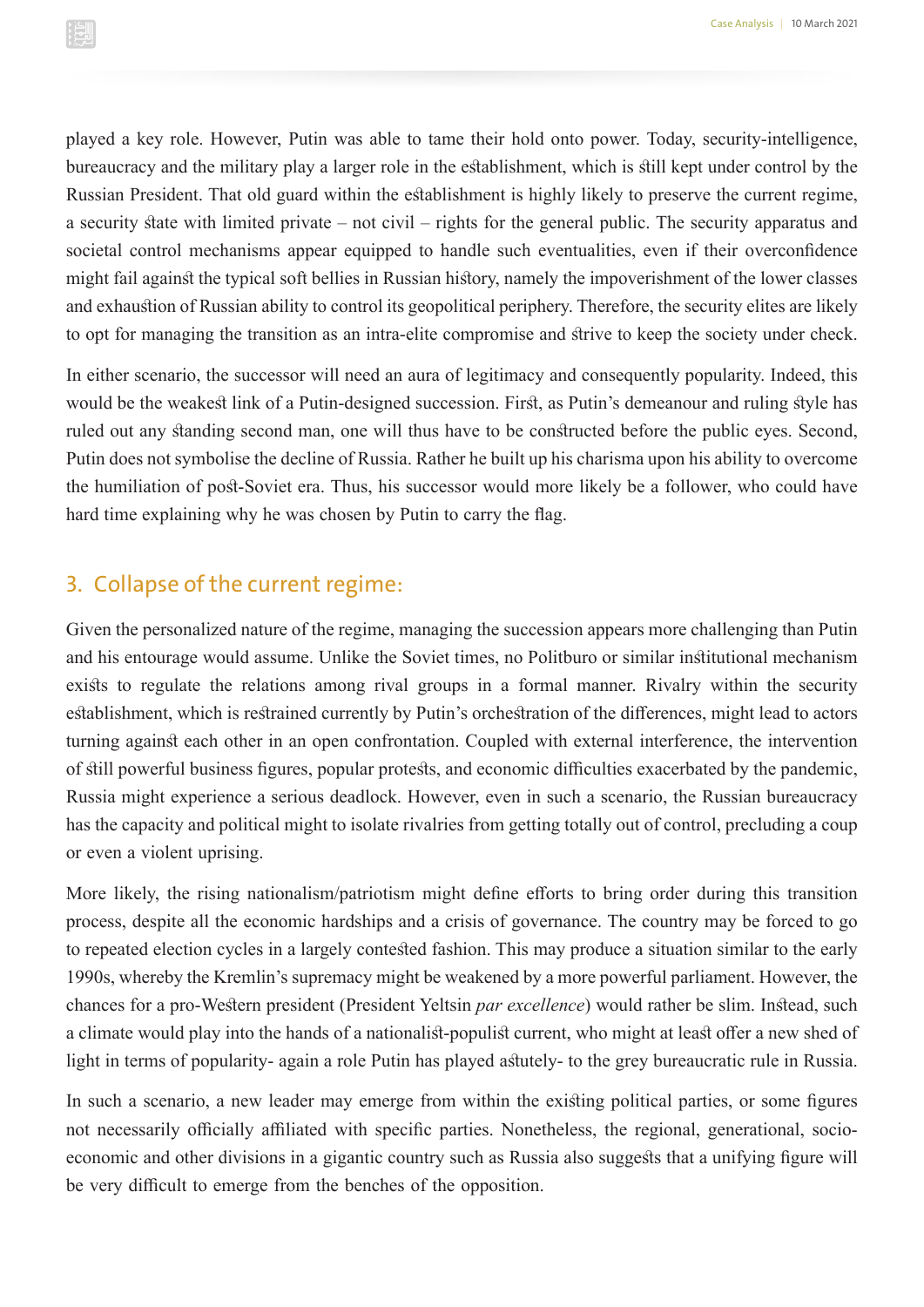## Potential Names for Leadership Succession

Identifying such a name will be a difficult exercise, with several circulating. Most probably, in case of a transition within the contours of the current regime, the successor will be someone who is not often in the spotlight. Their name is unlikely to appear before the next presidential elections and then only under Putin's tutelage. Nonetheless, several analyses on Russia have talked of characters who are connected to the establishment and Putin in different capacities: Dmitry Medvedev (Former President), Mikhail Mikhustin (Prime Minister), Sergei Shoigu (Defence Minister), Sergei Ivanov (Former Defense Minister/ President's Special Envoy), Sergei Sobyanin (Mayor of Moscow), Vyacheslav Volodin (Speaker of the State Duma), Nikolai Patrushev (Former Director of the FSB), Andrei Vorobyov (Governor of the Moscow Region), Andrei Belousov (First Deputy Prime Minister), Dmitry Kozak (Deputy Prime Minister), and Marat Khusnulin (Deputy Minister). One should also add the Putin confidantes such as Igor Sechin (Chairman of Rosneft, also known Russian "Darth Vader"), Igor Krasnov (45-year-old Prosecutor General) and even his former bodyguards appointed as governors such as Alexei Dyumin (Tula), Dmitry Mironov (Yaroslavl), Sergei Morozov (Astrakhan), and Yevgeny Zinichev (former Governor of Kaliningrad, now Emergencies Minister).

## Current Protests and Putting Putin in Context

Despite Putin's roadmap to stay in power or let a chosen successor fly the flag of Putinism, Russia has been beset by a new wave of public protests. They were revitalised with Alexei Navalny's immediate arrest upon his return to Russia from Berlin and are currently on hold tactically to focus on the upcoming campaign for September 2021 Parliamentary elections.

The recent protests have taken place in more than 100 cities across Russia, from Vladivostok on the Pacific coast to Irkutsk in Siberia and Kaliningrad on the Baltic Sea. They build on Navaly's unwavering commitment to speak truth to power. Navalny made claims that Putin owned a \$1.3 billion palace at the Black Sea, which he said was paid by "the largest bribe in history."(1) Despite Putin claiming that "it doesn't belong to me,"(2) 100 million views of the video indicated that the public became more ready to listen to corruption charges against the Russian leader.

Regarding the protests, the Putin regime has proven able and willing to offset public revolt so far. Popular protests in 2011 - 2012 against Putin's return to the presidency and in the summer of 2020 against widespread corruption and deprivation were also strong yet were handled by the security apparatus. Early on, Putinism's strategy has been to fan the flames of nationalism and slander the foreign powers for their stance against the rise of Russia, a psyche bolstered by foreign military campaigns including the 2014 annexation of Crimea. Lately such motives seem to have lost their marginal utility, yet again Putin came up with the foreignsponsored Navalny narrative. The Navalny anti-corruption campaign has put Putin on the defensive, and he emerged less confident in propagating his exclusive cause for defending Russia.

**<sup>1</sup>** "Alexei Navalny: Millions watch jailed critic's 'Putin palace' film," *BBC News*, 20 January 2021. https://www.bbc.com/news/world-europe-55732296.

**<sup>2</sup>** "Vladimir Putin: Russian palace in Navalny video not mine," *BBC News*, 25 January 2021. https://www.bbc.com/news/world-europe-55799143.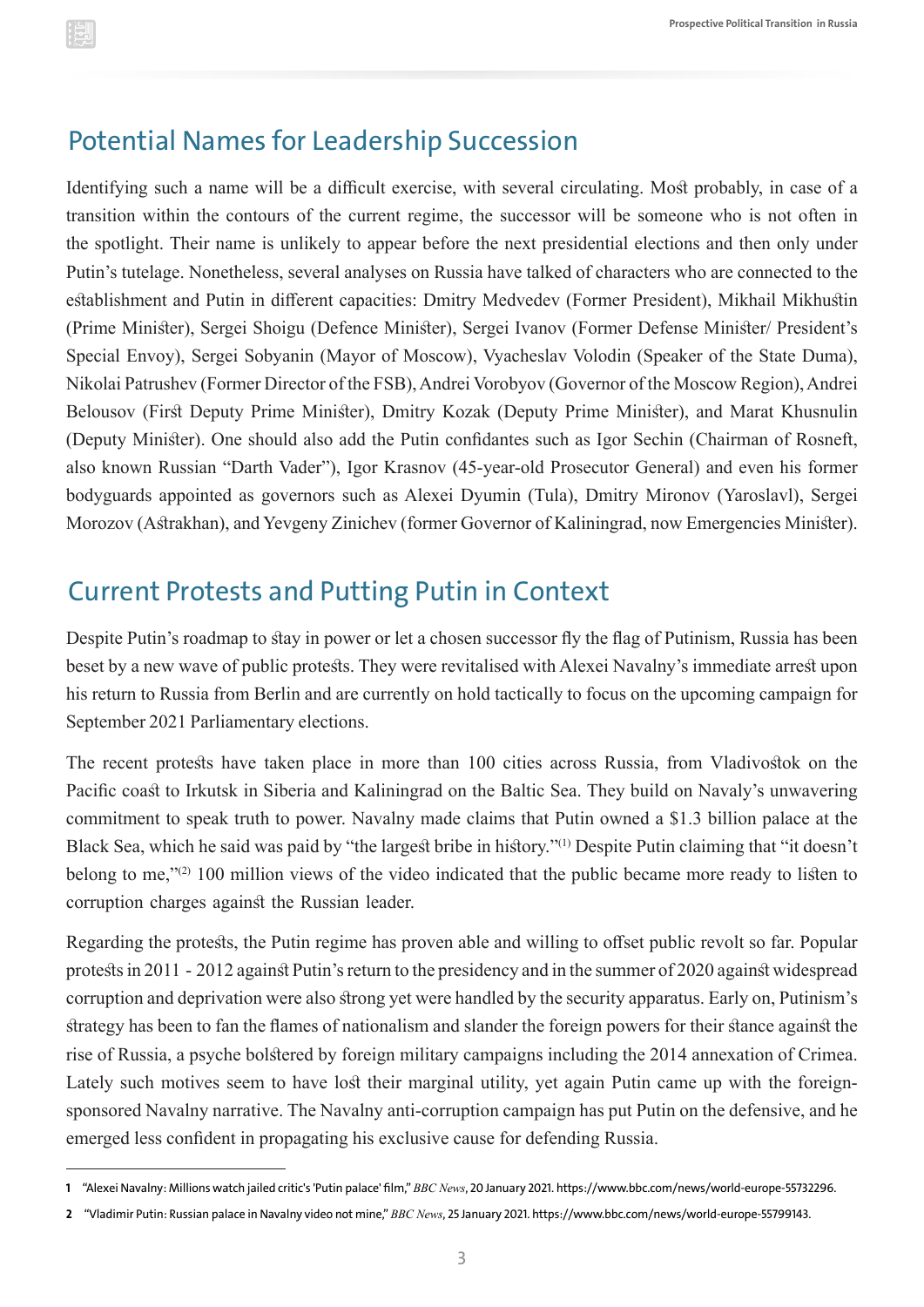The novelty with the recent protests led by Mr. Navaly is Putinism's unprecedented inability to maintain the upper hand in the news cycle. First, Navaly appears as a political figure victimised and ready to sacrifice his life for overturning the oppression of a nation held in the hands of a few. Second, Navaly hits the Putin regime at its nerve center, putting the spotlight on its disinterest with the good of the Russian people and even worse its focus on personal extravagances. Third, Navaly restores the Russian pride in the honour of leading their own destiny on the streets and reclaiming the individual choice of the Russian people in politics. Last but not least, being the underdog, he is set to get more and more attention from the impoverished Russian people, even if this might not directly translate into political power.

The road ahead for Navalny is full of stumbling blocks. He has to convince the regime controlled judiciary to release him from jail and has to inject courage and optimism for change to the Russian public, who still have a high opinion of their saviour, President Putin. He also has constitutional hurdles for running in the 2024 elections, due to his residency in the United States in 2010 during his Yale fellowship. Navalny might not be the next Russian president but he might be the one to change the course either in cornering Putin to swim against the current and employ violence against public demands for reform or push him to make the hard choice of holding more onto power rather than making a risky delegation of power. In any case, the next Duma elections this year will be a major test of the popular trends and the power and extent of the opposition to present a platform against Putin's primacy.

## **Conclusion**

Although Putin faces an unprecedented challenge to his rule, demonstrating that he is not invincible, he still holds the master key in Russian politics. His choices and possible mistakes determine which way the political game will take in Russia. With his bureaucratic style of rule, even with the propaganda machine, he will be the one less inclined to blunder and risk the stability of the security order he has astutely established in Russia against all odds.

The Russian state apparatus, on its part, will heavily weigh in and take the harshest possible measures against opposition to the current regime. The recent protests are indeed bigger than Navalny, and express a strong and underlying dissatisfaction about the current state of affairs in Russia. In the ever historical dynamic of the Russian state (elites) vs. people, the critical line of illegitimacy has not yet been crossed over. Putin still stands as a legitimate and powerful political leader, even if he has lost some shine and polish. Russian people might ask for more, but they also remember that they might get less in a disruptive transition as they have experienced in the 1990s. Putin will thus carry the day.

Yet, gone are the days that the Russian President could feel omnipotent at home and sail to daring adventures in different parts of the world. Putin failed to play up to Russia's predominant role lately from Ukraine, to Belarus, Moldova, Kyrgyzstan and Nagorno-Karabagh, signifying erosion of hegemony in the traditional and long-time Russian sphere of influence, which is called near abroad in Russian security doctrine. On top of that, there is no doubt that the US, European states and even China and India will continue to increasingly